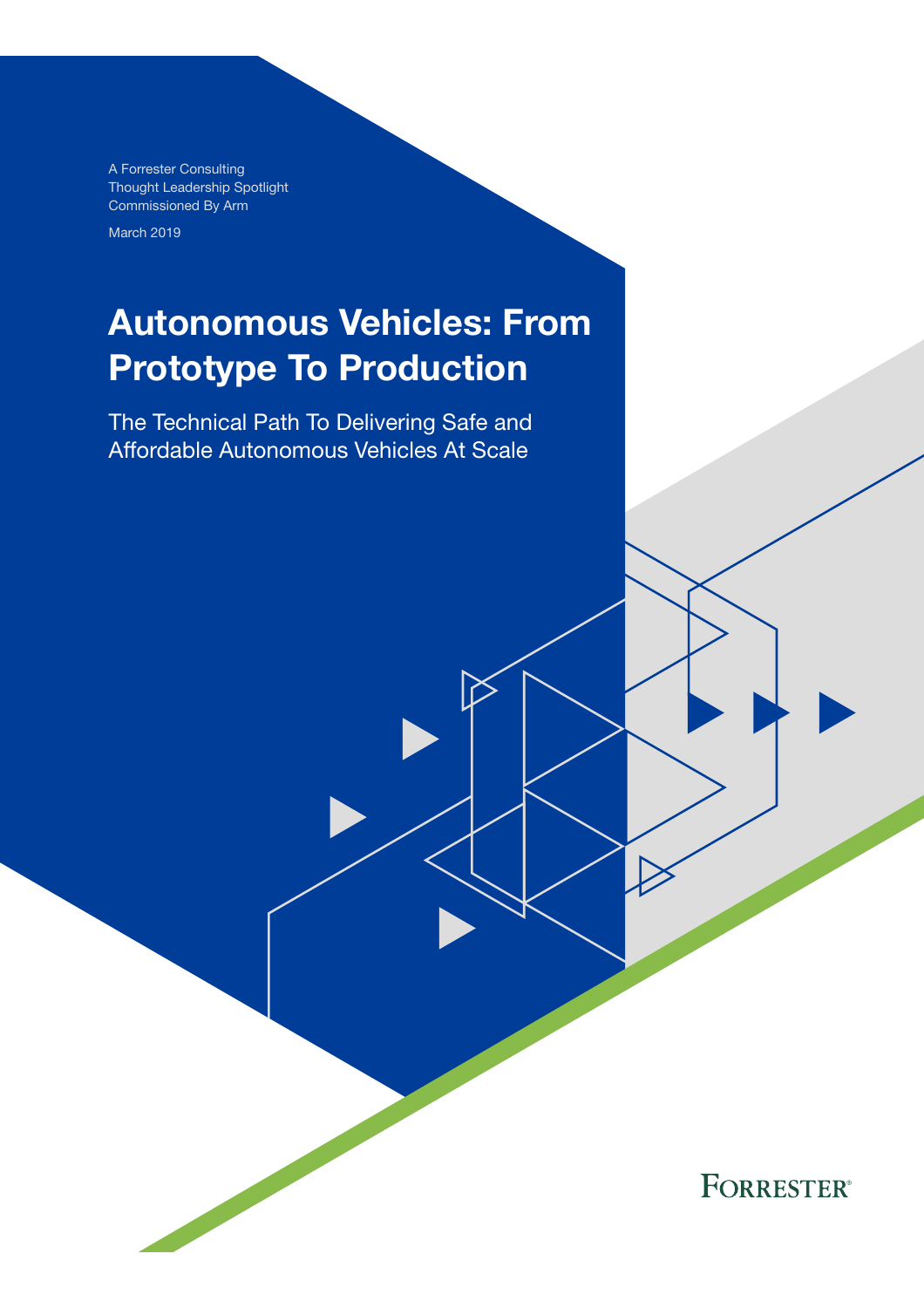

# Introduction

Companies of all descriptions are vying to take the lead in the emerging autonomous vehicle (AV) market; those born in the digital age and those born in the industrial age. Yet, whatever the age or type of company, the automotive industry as a whole faces huge technology challenges in order to fully realize the promise of autonomous driving technologies. To deliver on what is possible, automotive leaders must make future development leaps in safety, reliability, cost, compute performance and the power profle of in-vehicle AV technologies and systems.

Ultimate success will require more partnership, and while driver assistance technology is already saving lives, a world full of autonomous drive vehicles will only become real if there is a degree of industry-wide collaboration. To gauge the industry's progress towards that collaboration goal, and the challenges that lay ahead, Arm engaged Forrester Consulting to survey key players in the automotive world. Forrester asked the probing questions that teased out where the technology pinchpoints are today and the innovation that still needs to be made.

Forrester conducted 54 online surveys with global AV practitioners. Respondents were distributed evenly across the Society of Automotive Engineers (SAE) Levels of autonomous driving: More than 90% worked for companies developing vehicles in the SAE Level 1, 2, 3, and 4 categories — with an even split across each SAE level. The rest were focused on the most advanced Level 5 vehicles. Additionally, Forrester conducted five in-depth qualitative interviews with engineers and leaders of autonomous development departments at OEMs and Tier 1 suppliers across the globe. Forrester found that despite an overall enthusiasm for AV systems, there remain multiple challenges that organizations must overcome before automotive-grade level 5 AV systems will become technically viable and deployable at scale.

#### KEY FINDINGS

- › Organizations are eagerly exploring AV systems. However, while most have developed prototypes, many are struggling to translate prototypes into safe, secure and affordable production-level designs.
- › Firms primarily face three main challenges. Developing higher precision sensors and compute, producing automotive quality systems, and compliance with safety certification standards and regulations that are not yet decided.
- › Partners are key to bridging hardware and software obstacles. Firms are working with software and hardware partners through joint ventures to help them overcome the discrete challenges they are facing in developing truly production-ready AV systems.

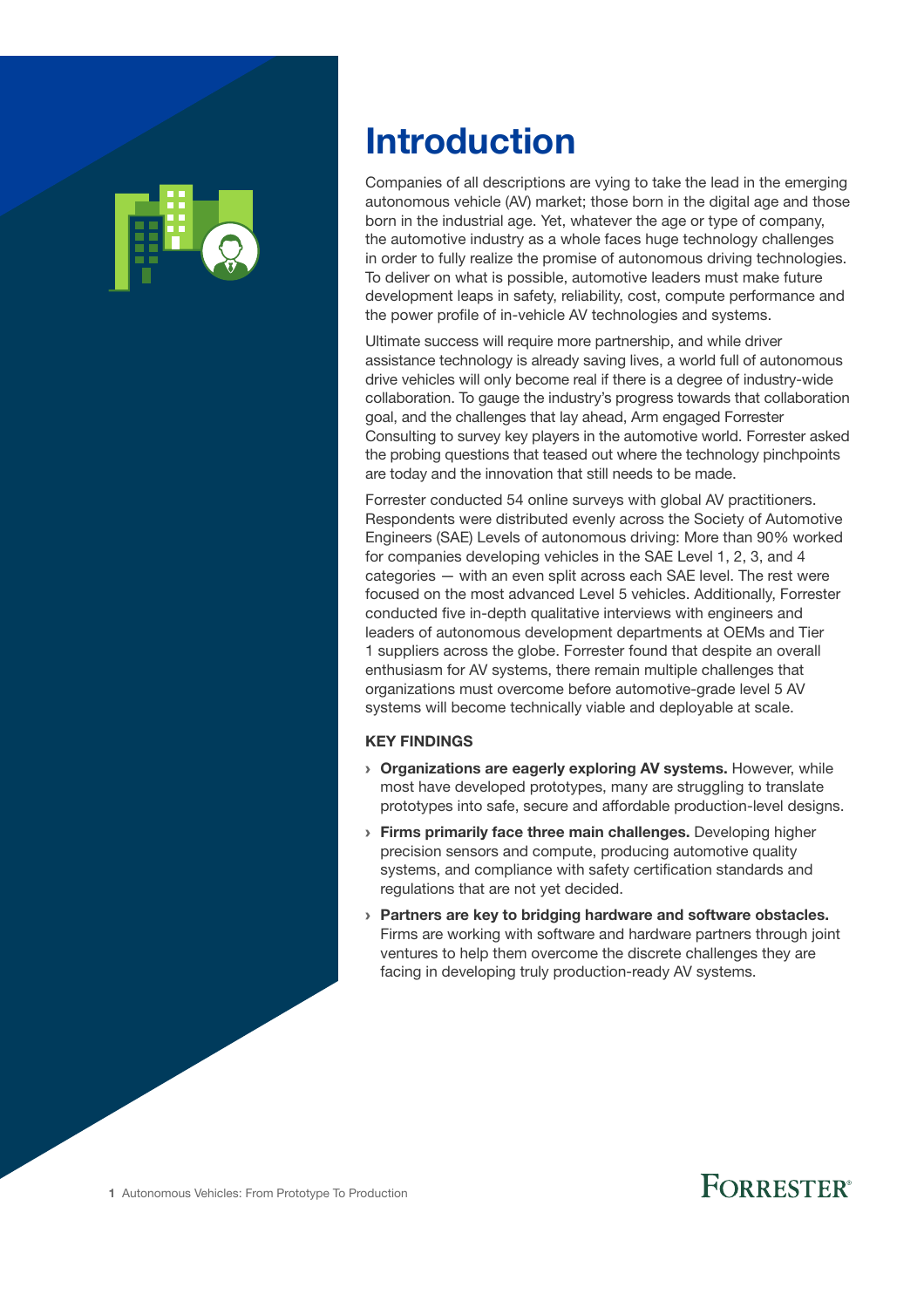### Despite Enthusiasm, AV Engineers Face Numerous Challenges In Developing Production-Ready AV Systems

Almost all automotive companies are now racing to develop AV systems and components —sensors, controllers, software, and computers — that are necessary to the safe autonomous operation of a vehicle. While they are investing heavily in the research and development (R&D) needed to create a complete AV system, many are still in the early stages of product engineering for mass production-ready designs. In fact, only 20% of surveyed respondents noted that they have a reliable prototype being prepared for production. Many of the interviewees noted that the path to full-scale production — i.e., dependable systems optimized for massproduction manufacturing — is long. Practitioners recognize the wide variety of important criteria necessary to creating a truly production-ready AV system — from reliability to safety and compute speed (see Figure 1).



Development of productionready AV systems is "not going to be a light switch. It's going to be a slow continuum of further capabilities."

 *US-based director of automated driving programs and testing at an Asia Pacific (AP) OEM R&D unit*

#### Figure 1

"Which of the following criteria have you or your team identified as the most important for a production-ready design?" (Select up to five)

48% Creating a reliable system

39% Manufacturing/production efficiency

37% Dealing with functional safety needs

37% Securing against cyberthreats

33% Keeping costs low

31% Power efficiency, so it consumes less electricity

28% Cooling the system efficiently

24% Keeping the weight of the system low

19% Creating a fast system

17% Creating a system with enough compute power

15% Creating a compact system, so that the car is stills pacious for guests and luggage

Base: 54 practitioners and above from engineering profles in the automotive sector who are decision makers on tech investments Source: A commissioned study conducted by Forrester Consulting on behalf of Arm, December 2018

For production designs, respondents are focused on system reliability, costs, and safety, more so than they are on hardware criteria.

They chose an average of three criteria, rather than maxing out with five choices.

2 Autonomous Vehicles: From Prototype To Production

## **FORRESTER®**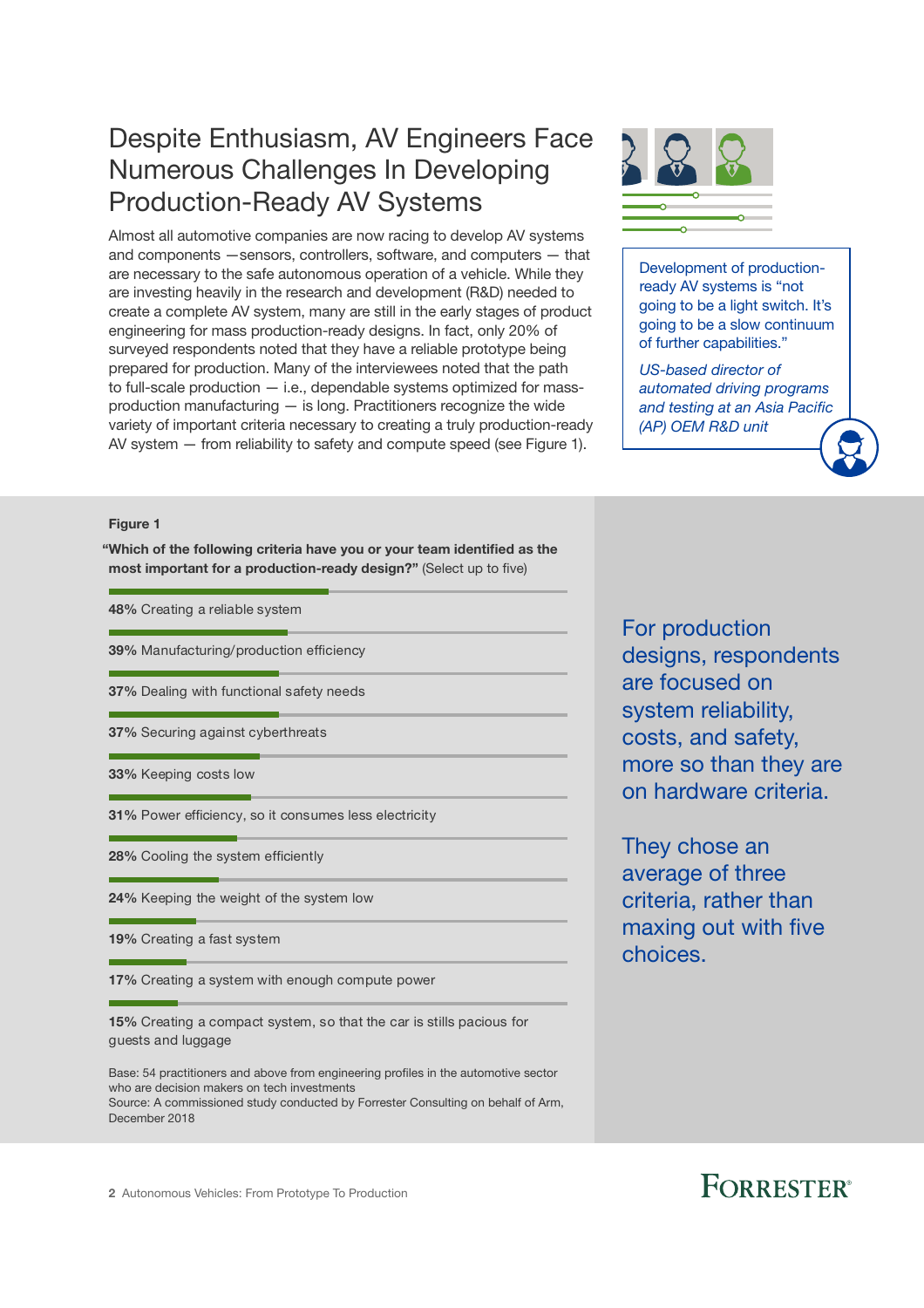Based on our analysis of both the survey data and the interviewees' comments, teams face three core challenges when developing production-ready AV systems:

- › Component and sensor issues.
- › Designing and validating production-ready, automotive-grade systems.
- › Upgrading regulatory and certifcation frameworks.

#### COMPONENT AND SENSOR ISSUES

Firms recognize the wide range of challenges they face with prototype AV systems — and the new challenges they will encounter as they develop functionally-safe production-ready designs.

- › Primary challenges when developing prototype AV systems are software, component costs, and security. More than a third of respondents note that they are concerned with software that is not behaving acceptably in universal situations, the high cost of components, and securing the vehicle systems from cyberattacks.
- › Though costs are the biggest single challenge at 22%, hardware and compute challenges combined rank as the top priority for 28% of respondents. We asked about system speed, power demands, compute power, system cooling, and system size as specific challenges as all are important characteristics of electronic performance and value. More than a quarter (28%) chose one of these as their toughest challenge (see Figure 2).
- › Sensors and compute are seen widely as not yet ready for production-level prime time. Many of the engineers we spoke to during the qualitative interview phase said that the sensor technology needed for production-ready AV systems is still nascent. As one director of automated driving programs put it, the challenge in going from Level 4 to Level 5 automation is that the "sensor technology doesn't exist. Computing horsepower and algorithms don't exist yet. The amount of human judgement in driving in boundless conditions is such that it will take over 10 years before a computer can make all of the judgments in a guaranteed safer way than a human in all situations. The computer is going to have to be at least a factor of 10 better than what a human can do before the public will accept it."

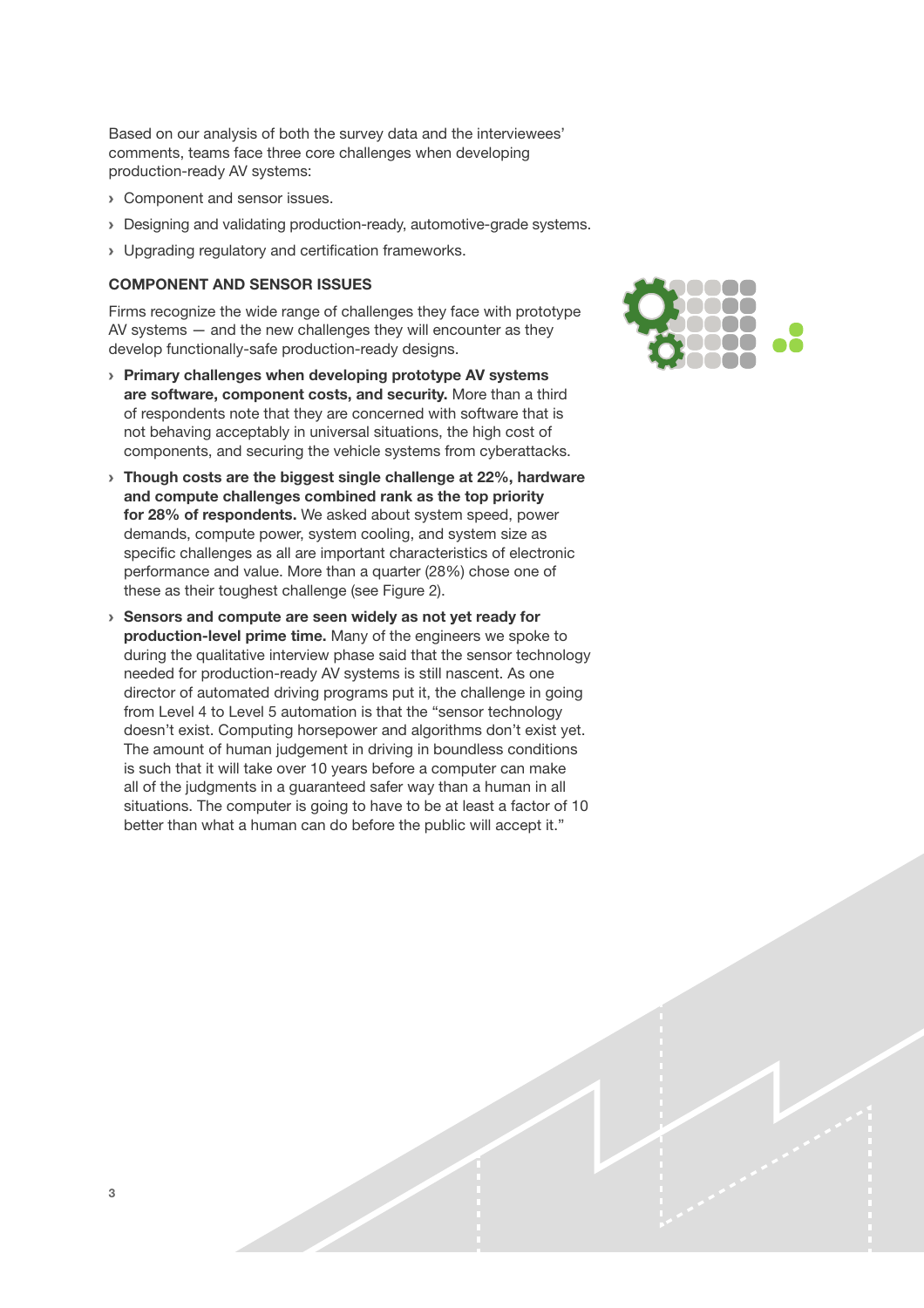Figure 2

"Of the challenges you're facing with your prototype AV system, which has been the most challenging to overcome?" (Select one)

22% Component costs are too high

13% The software does not behave acceptably in unusual situations

11% The hardware is not reliable enough to operate consistently

9% The system is not quick enough, even though it eventually meets requirements

9% The software doesn't behave consistently in similar or same situations

7% Power demands of the system are too high

7% We are concerned about securing the vehicle systems from cyberattack

6% Weight is too high

6% The system does not have enough compute power to meet requirements

4% Cooling the system is cumbersome

4% The system does not meet the required safety certification level

2% Size of the system is too big

Base: 54 practitioners and above from engineering profles in the automotive sector who are decision makers on tech investments Source: A commissioned study conducted by Forrester Consulting on behalf of Arm,

December 2018

28% of respondents are primarily concerned with hardware/ compute challenge characteristics, when these variables are combined (power demands, compute power, cooling, size, and speed).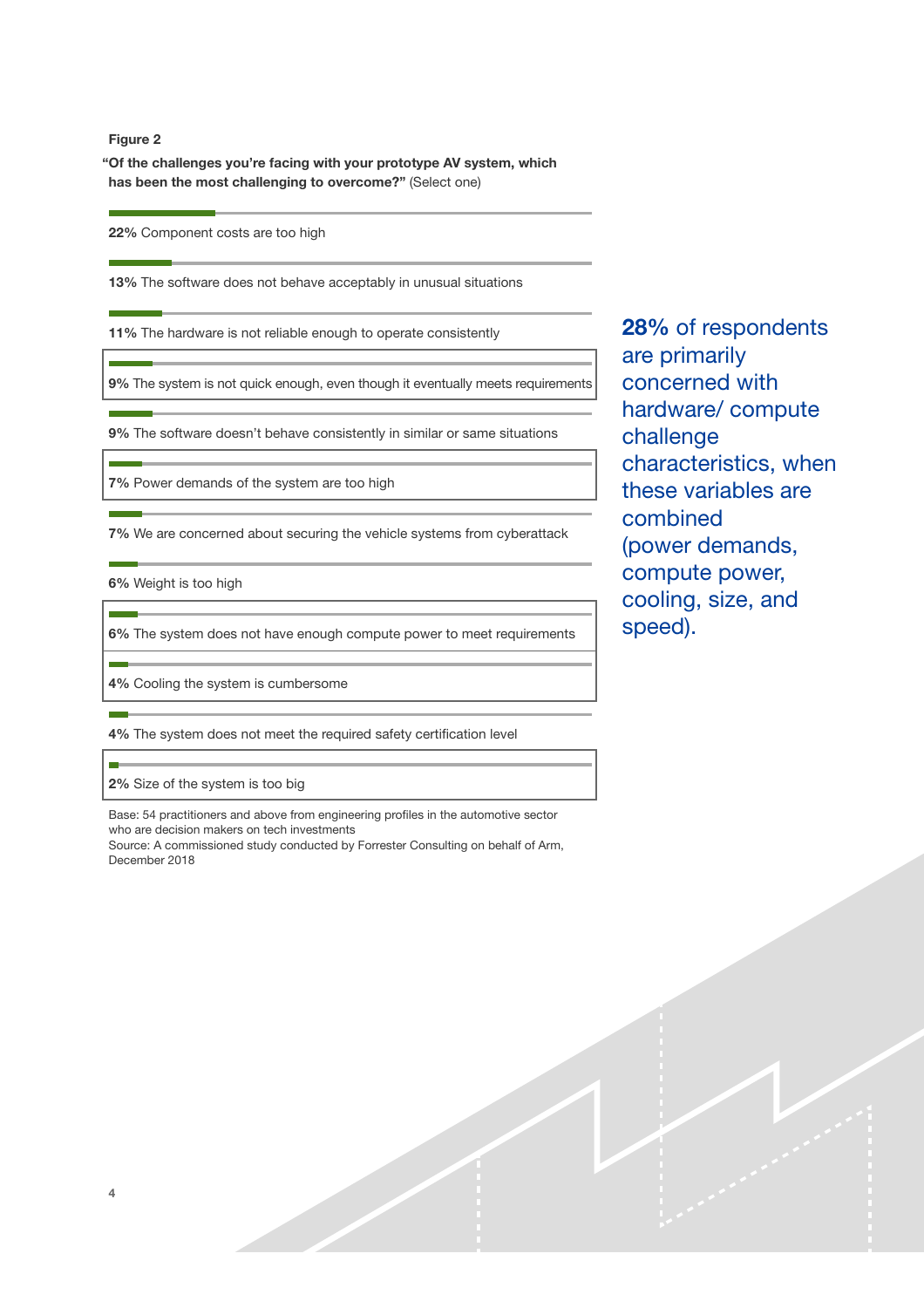#### DESIGNING AND VALIDATING PRODUCTION-READY, DESIGNING AND VALIDATING PRODUCTION-READT, Figure 3<br>AUTOMOTIVE-GRADE SYSTEMS

For engineers developing production-ready AV systems, a key goal is to meet the unique requirements for long-lasting road vehicles used by the public. They have to be simple to use, safe to operate in all weather conditions and remain in functional use for decades potentially.

- › Keeping costs low remains the top challenge when creating production-ready designs. Forty-one percent of respondents note that costs will remain the biggest barrier when moving from prototype designs to production-ready designs, a fact that many interviewees echoed (See Figure 3). As one EMEA-based machine learning and perception engineer said: "Production-ready Level 5 vehicles will be more than 10 years [out]. And they will definitely only be in premium cars for a long time after that."
- $\rightarrow$  Efficiency is the No. 2 production-ready challenge, especially for creating a new level of automotive-grade components. Thirtyone percent of respondents state that manufacturing/production efficiency is their top challenge when moving to production-ready designs. This concern was echoed by a number of interviewees, including a director of automated driving programs and testing: "The major players in sensor technology haven't done high volume production for the most part. There's going to be a lot of handholding by the OEMs because these tech companies have to learn how to get things into production. And to survive 10 years and 150,000 miles the industry is going to have issues they didn't think of."

### UPGRADING REGULATORY AND CERTIFICATION FRAMEWORKS

Many respondents note that regulatory and certification uncertainty is a key roadblock to having production-ready AV systems ready for mass production.

- › Engineers struggle with the lack of certification standards. One EMEA-based interviewee noted: The safety standards are "completely individualized. There is no centralized standards or methods and tools to follow to validate the systems." Echoed a US-based interviewee: "NIST [National Institute of Standards and Technology] is nowhere near the capability of certifying this stuff themselves. They're looking to the industry to develop best practices that evolve into standards over time." A third interviewee stated that engineers are working with outdated standards that have not been fully considered for production-ready AV systems, "Everyone wants to have their algorithm certifed, according to [the ISO 26262] standard — [but] that standard does not contain anything about deep learning."
- $\rightarrow$  Beyond the lack of clear certification standards, many respondents are concerned about securing functional safety for their AV systems. As one US-based engineer at an OEM mentioned: The regulation and certification question is "something we're thinking about and nervous about— we don't know what we're going to run into. How resistant do the sensors have to be to weather conditions? How do you even derive a safety test for an autonomous vehicle? Which scenario do you run it through? A lot of people are trying to leverage simulation. Simulation works, but you can't simulate everything." Because of the complex algorithms that power AV systems, certifying functional safety in all situations is all but impossible for regulators.

"What challenges have you experienced as you create a production-ready design, or what challenges do you anticipate experiencing? (Select all that apply)

#### Keeping costs low







Base: 54 practitioners and above from engineering profles in the automotive sector who are decision makers on tech investments

Source: A commissioned study conducted by Forrester Consulting on behalf of Arm, December 2018

"The components have to be almost military-grade robust. It's the part of the vehicle that's not really where it needs to be, especially when it comes to reliability and fault tolerance."

 *US-based autonomous vehicle perception engineer at an NA OEM*

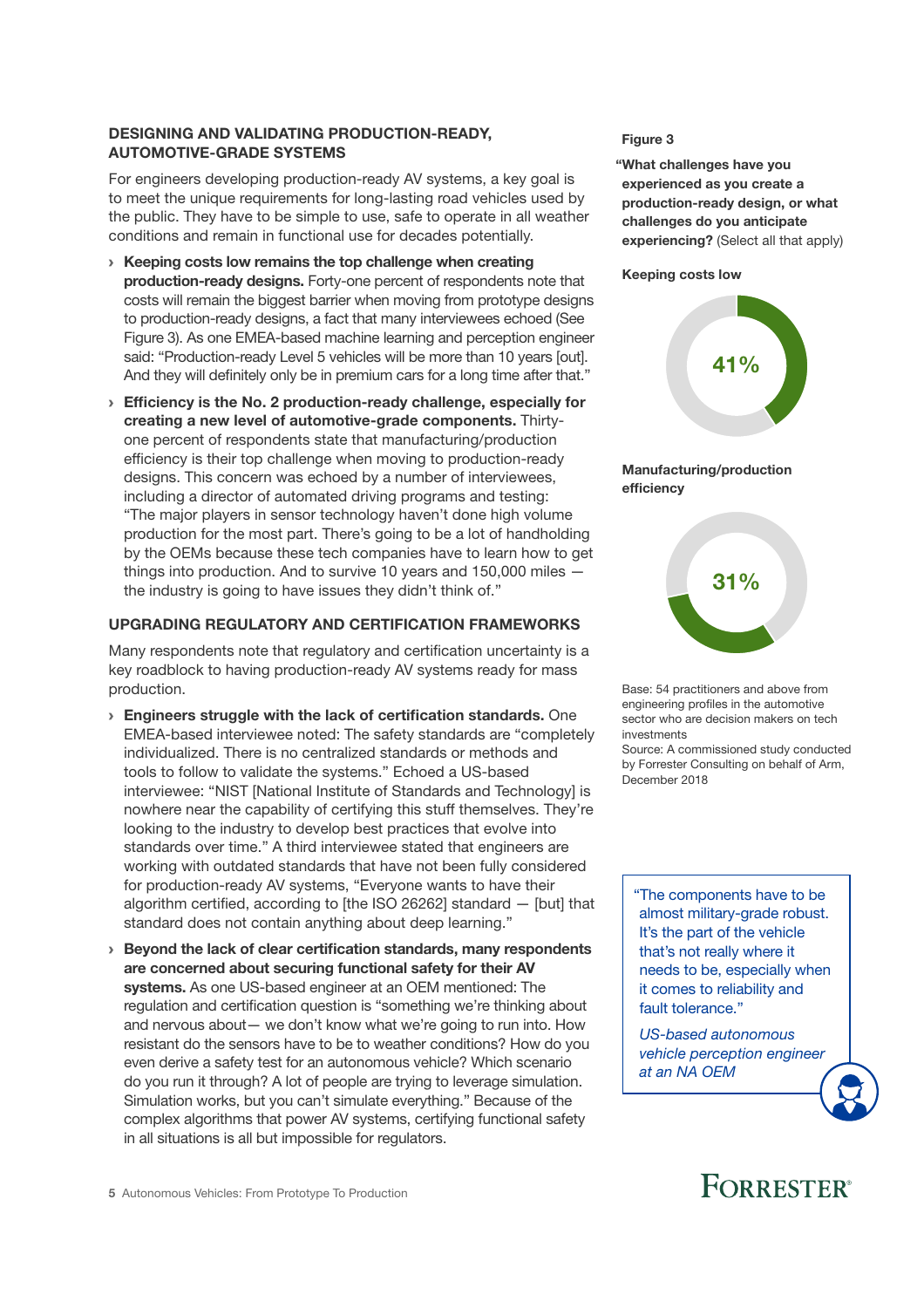### Partners Are Seen As The Key To Bridging Hardware And Software Challenges

Many automotive firms are looking to partners for help in overcoming the challenges in developing production-ready AV systems. Partners can help firms bridge the gaps many face in hardware as they've mostly focused on autonomous software. By combining their software with partner-supplied hardware, automotive firms can achieve the integration and fusion of software and hardware that is needed to succeed with complex autonomous systems.

- › Software development is the key component of AV systems. As one interviewee said, "Software is the secret sauce." To that end, frms recognize that they must look for the best and the brightest to help them develop their AV software. Eighty-five percent of respondents plan on, or are already, working with software development partners.
- › Partners are bridging the gaps between automotive experience and software experience. As one EMEA-based engineer noted, "Everybody wants to hire people with automotive experience and software skills  $-$  that's difficult." Because of this skills gap, respondents are looking to partners for help on the software and hardware side of things — only 13% noted that they were developing their software completely in-house (see Figure 4). And on the hardware side, firms are looking to joint ventures for help in tying internal expertise together with external experience on many of the top challenges they face in creating production-ready AV designs — from creating a fast system to keeping system weight low and dealing with functional safety.

#### Figure 4

"For your autonomous driving software, which of the following best describes it?" (Select one)

26% We use a combination of commercial software we purchased, open source software, and software we've developed in-house

17% We're using a combination of in-house and open source software

15% We use commercial software we purchased and open source software

15% We use commercial software we purchased and in-house software we've developed

13% We've developed all of our software completely in-house

7% We use all open source software

7% We use commercial software we purchased

Base: 54 practitioners and above from engineering profles in the automotive sector who are decision makers on tech investments

Source: A commissioned study conducted by Forrester Consulting on behalf of Arm, December 2018

6 Autonomous Vehicles: From Prototype To Production

65% of respondents say they're using open source software to some degree.

"Everyone uses some kind of open source libraries."

 *AP-based 3D perception engineer at a Tier 1 supplier*

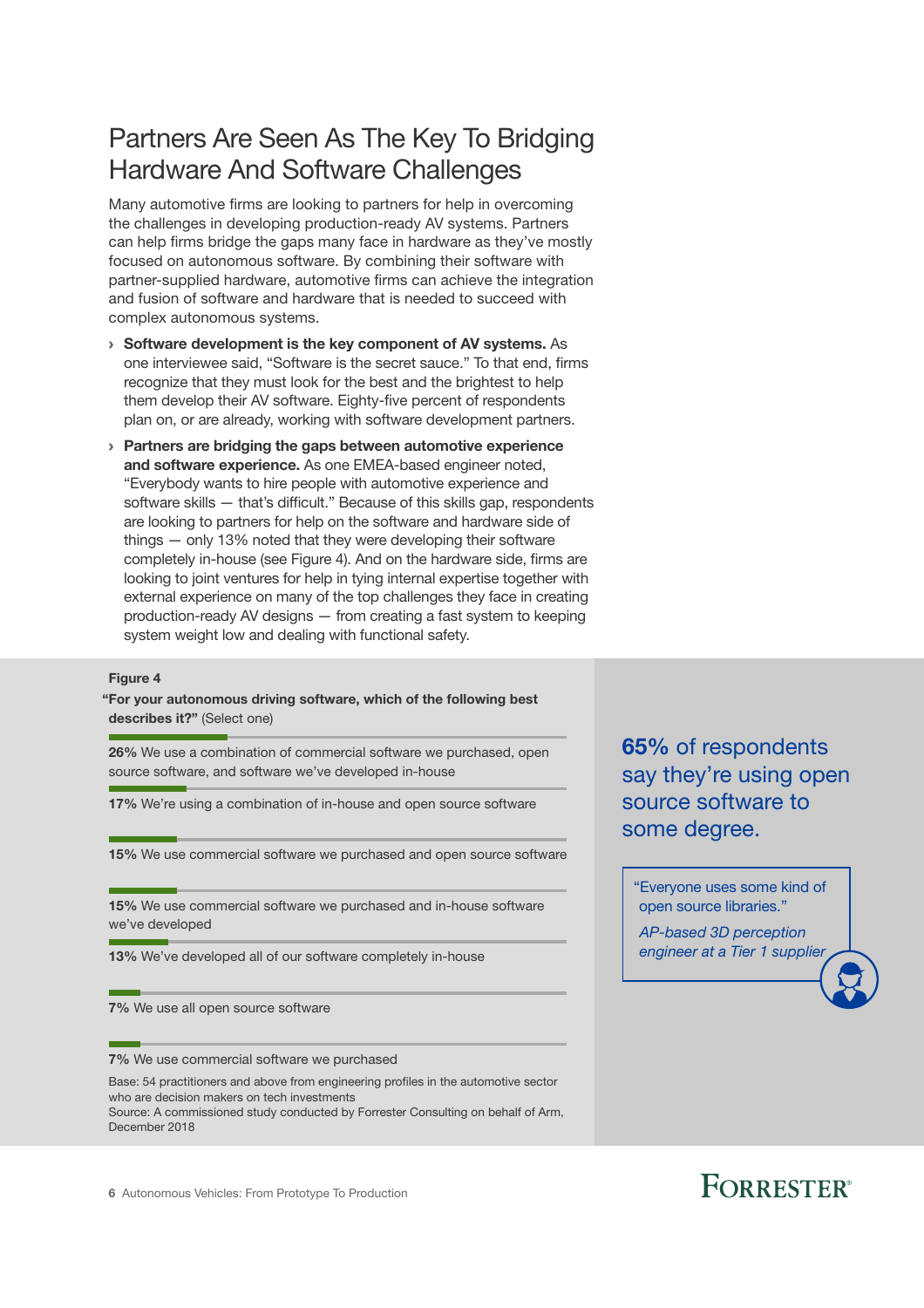# Key Recommendations

Automotive companies are just beginning the product engineering work to convert prototype AV hardware into compact, power-efficient, and powerful production-ready systems for mass production. Forrester's survey and interview research with automotive industry autonomous engineers and leaders revealed that in order to succeed, firms must:



Develop hardware and software in tandem, with functional safety and security top of mind. Much of the autonomous systems work to date has focused on building sensors and software that can deliver increasing levels of autonomy. Now that systems are demonstrating the potential for SAE Level 4 autonomy, it's time to shift from prototypes to pre-production hardware. From this point, the industry should design software and hardware together as a unit to meet the performance, safety, and security requirements of autonomous vehicles.



#### Start optimizing silicon now to get to automotive-grade OEM

hardware. The advanced AI and sensor data analysis needed to drive autonomous systems will benefit greatly from optimized silicon. It's time to start exploring and testing partner and in-house options to find practical approaches that will work in automotive-grade, productionready systems.



#### Look broadly at partner collaboration for software and hardware.

Only a few frms have the resources to go it alone entirely. Almost all firms should seek suppliers and partners to round out proprietary and specialized in-house technology with complementary professional services, software, sensors, and compute designs.



Work toward consistent regulations backed by certification frameworks that ensure global AV safety. Even if automotive firms get the technology right, today's industry certification standards and governmental regulatory frameworks don't address autonomous vehicles. Automotive industry executives must accelerate development of these new standards. If regulations and certifcation procedures aren't standardized by 2020, the automotive industry and insurers will face regulatory gaps or conficts that may limit or entirely block plans to launch Level 4 AVs in 2021.



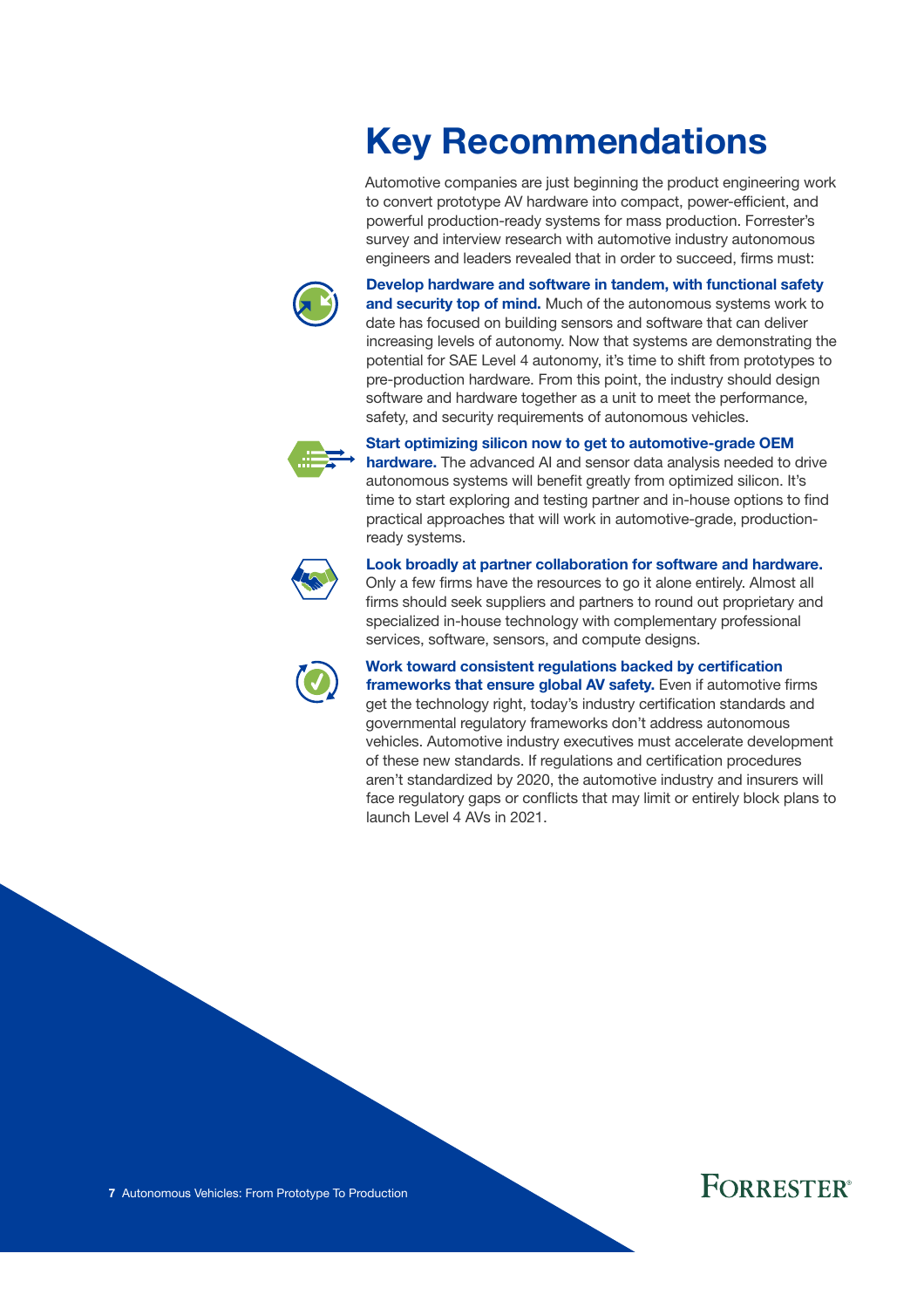### Appendix A: Methodology

In this study, Forrester interviewed five engineers at OEM and Tier 1 organizations in the US, EMEA, and AP. Additionally, Forrester surveyed 54 practitioners across the globe. Questions provided to the participants asked autonomous development system strategies, challenges, and concerns. Respondents were offered a small incentive as a thank you for time spent on the survey. The study was completed in December 2018.

### Appendix B: Demographics/Data



Base: 54 practitioners and above from engineering profles in the automotive sector who are decision makers on tech investments Source: A commissioned study conducted by Forrester Consulting on behalf of Arm, December 2018